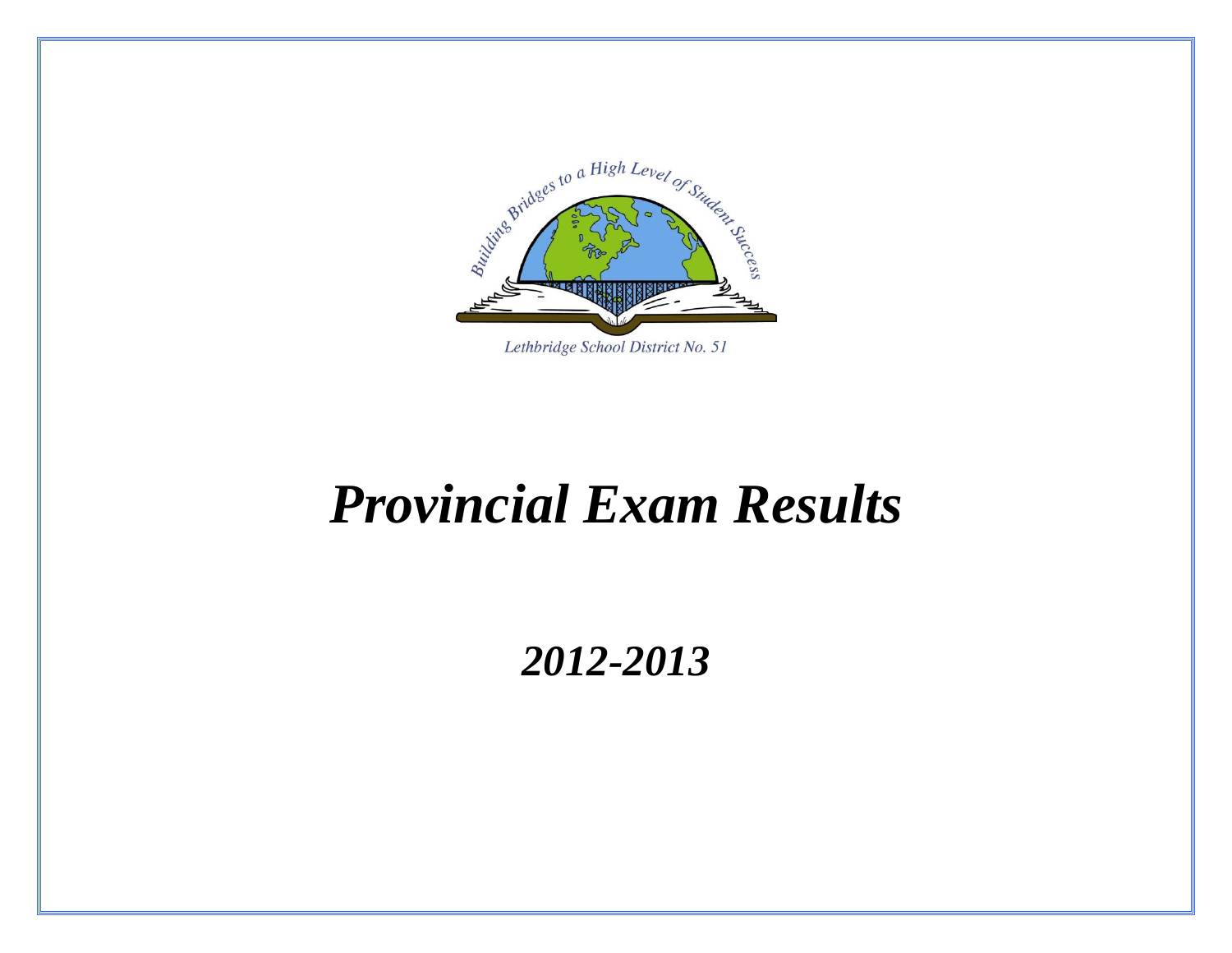

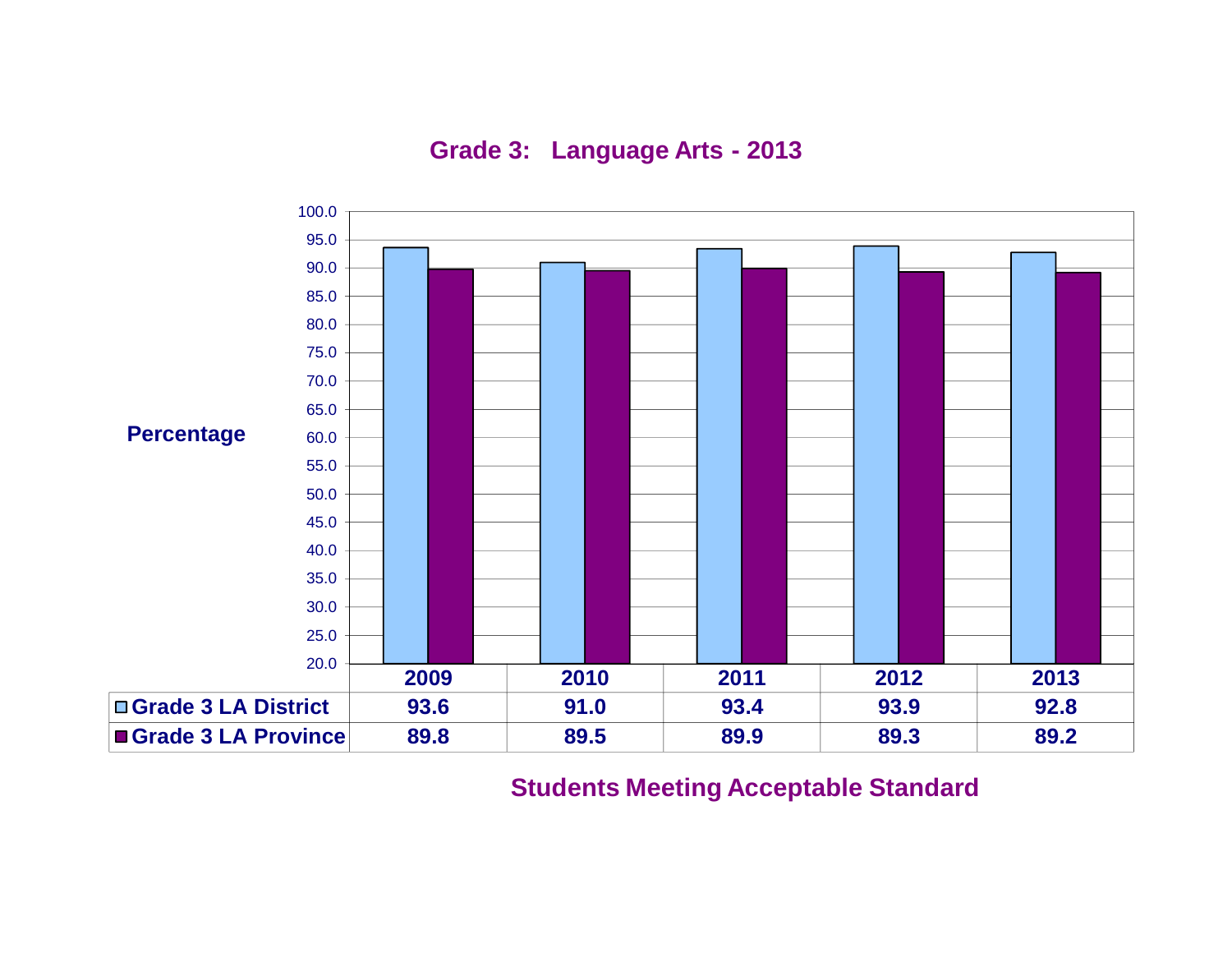**Grade 3: Math - 2013**

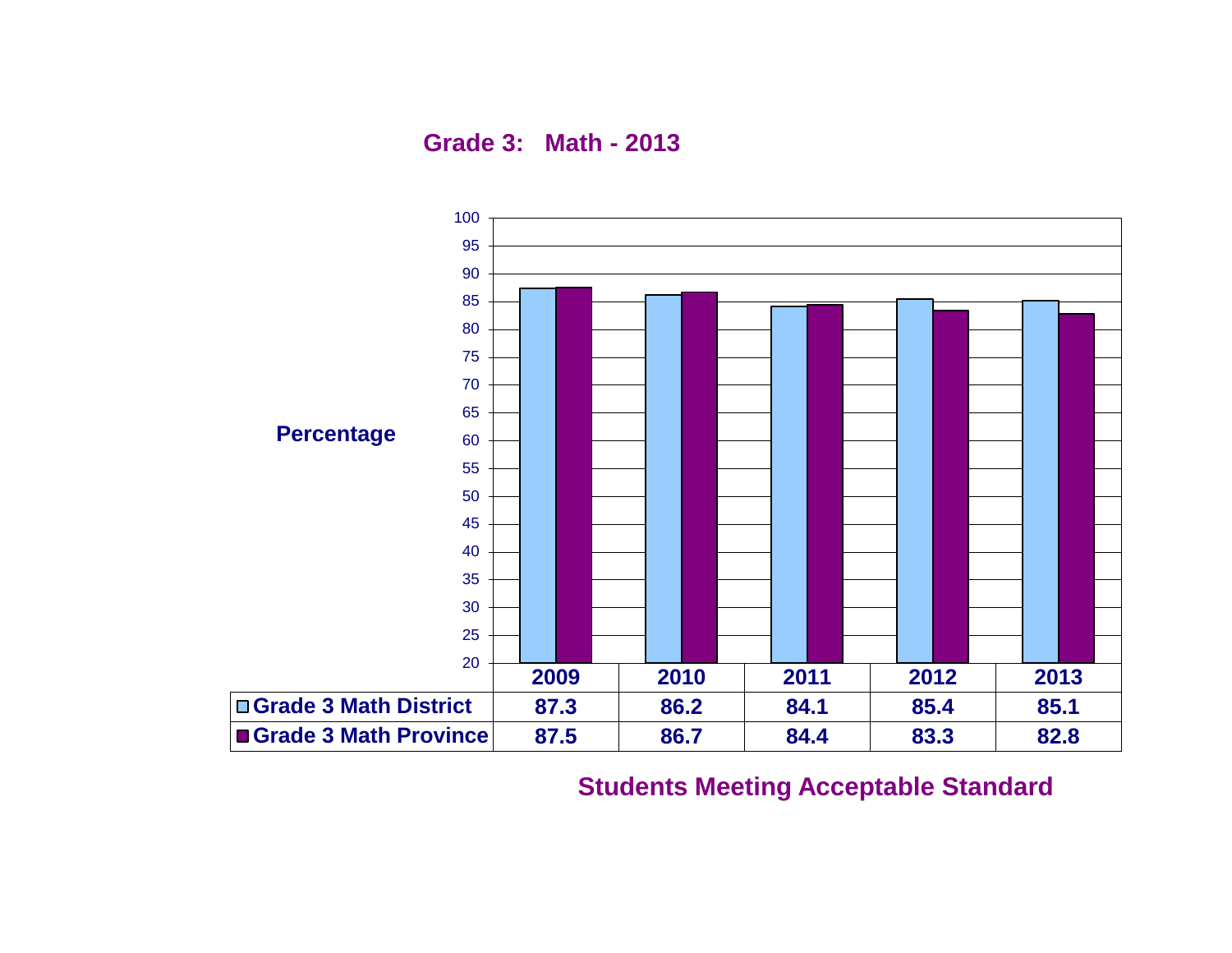#### **Gr. 3, 6 French Immersion Results - 2013**



**District Results (Acceptable Standard)**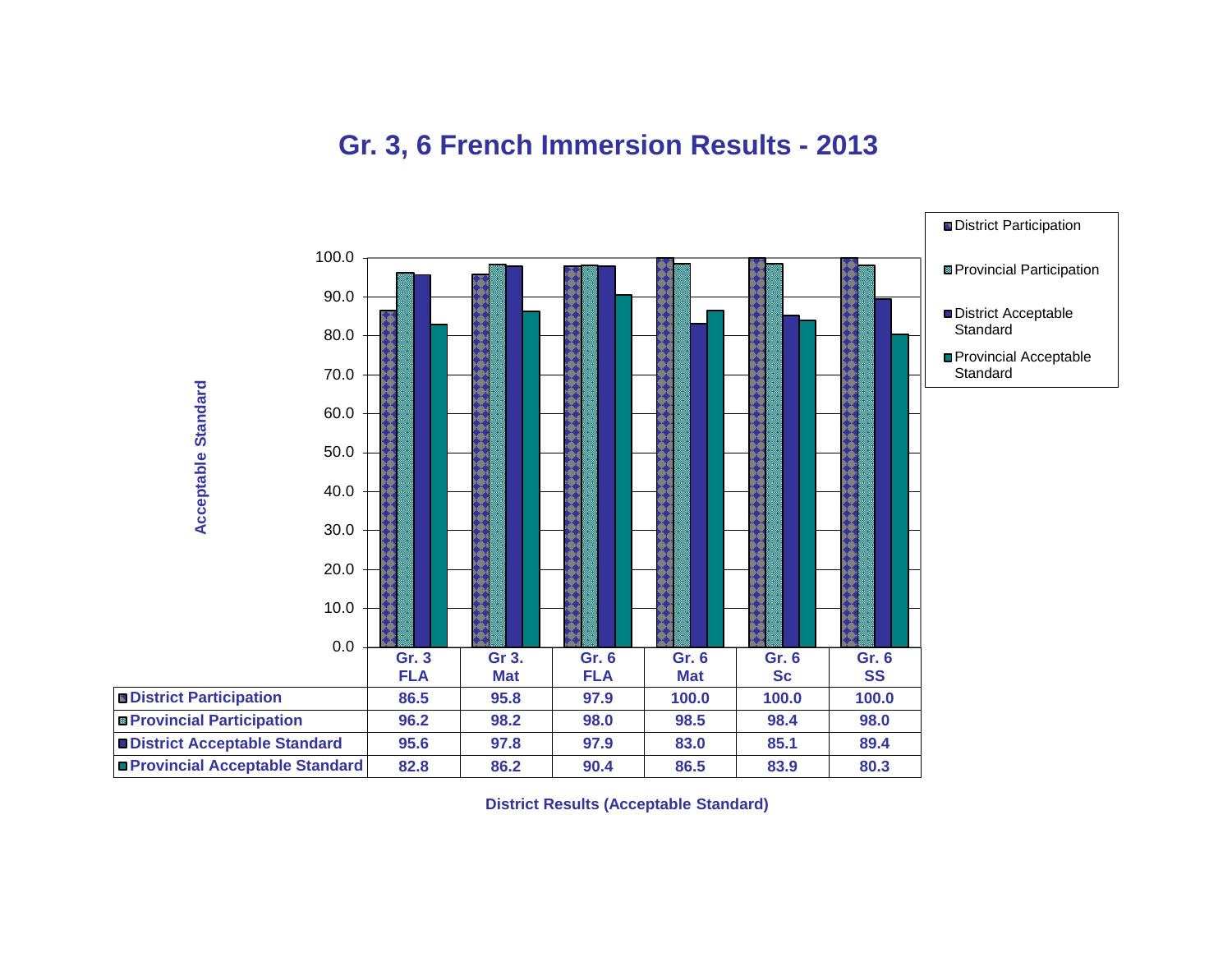**Grade 6: Language Arts - 2013**

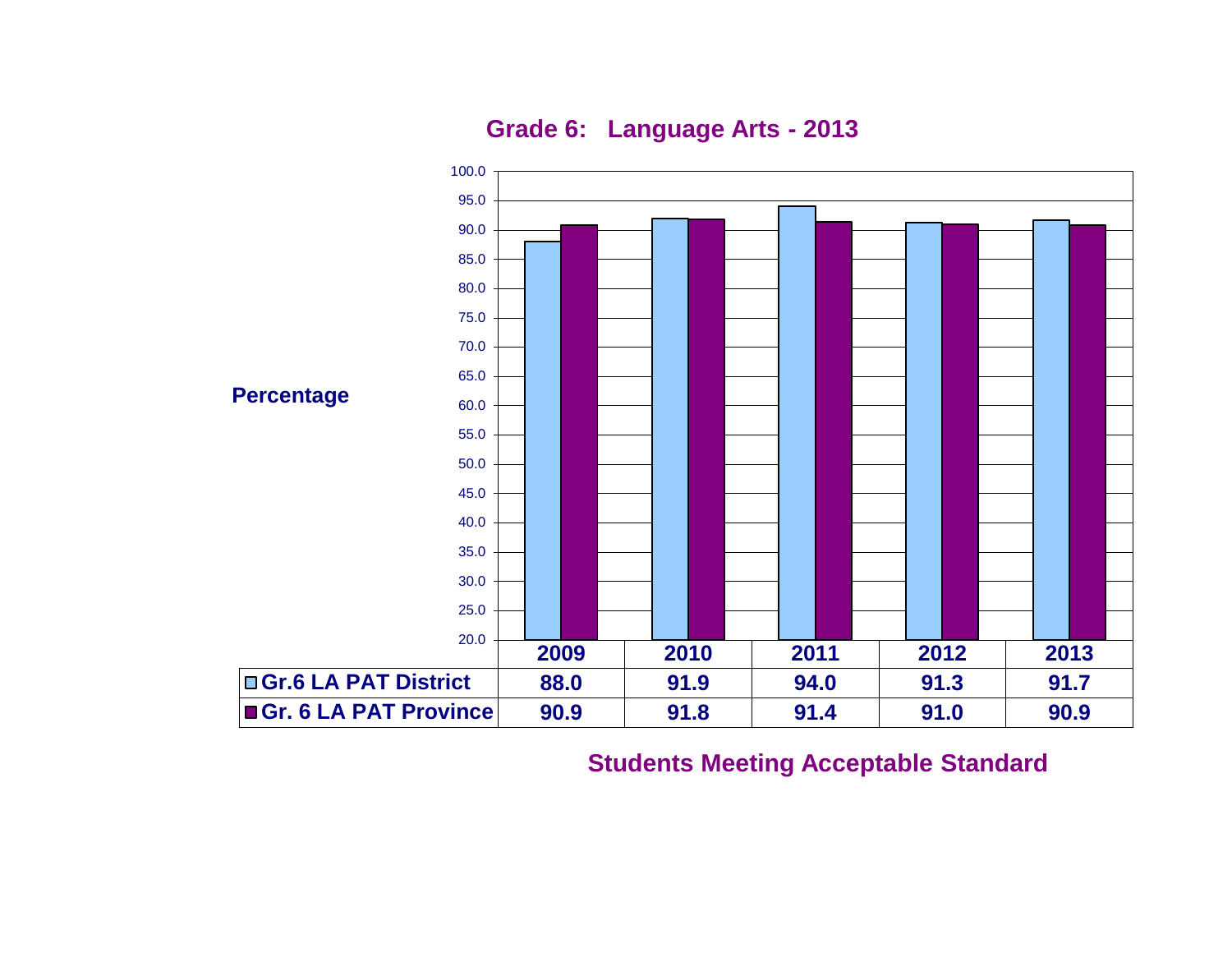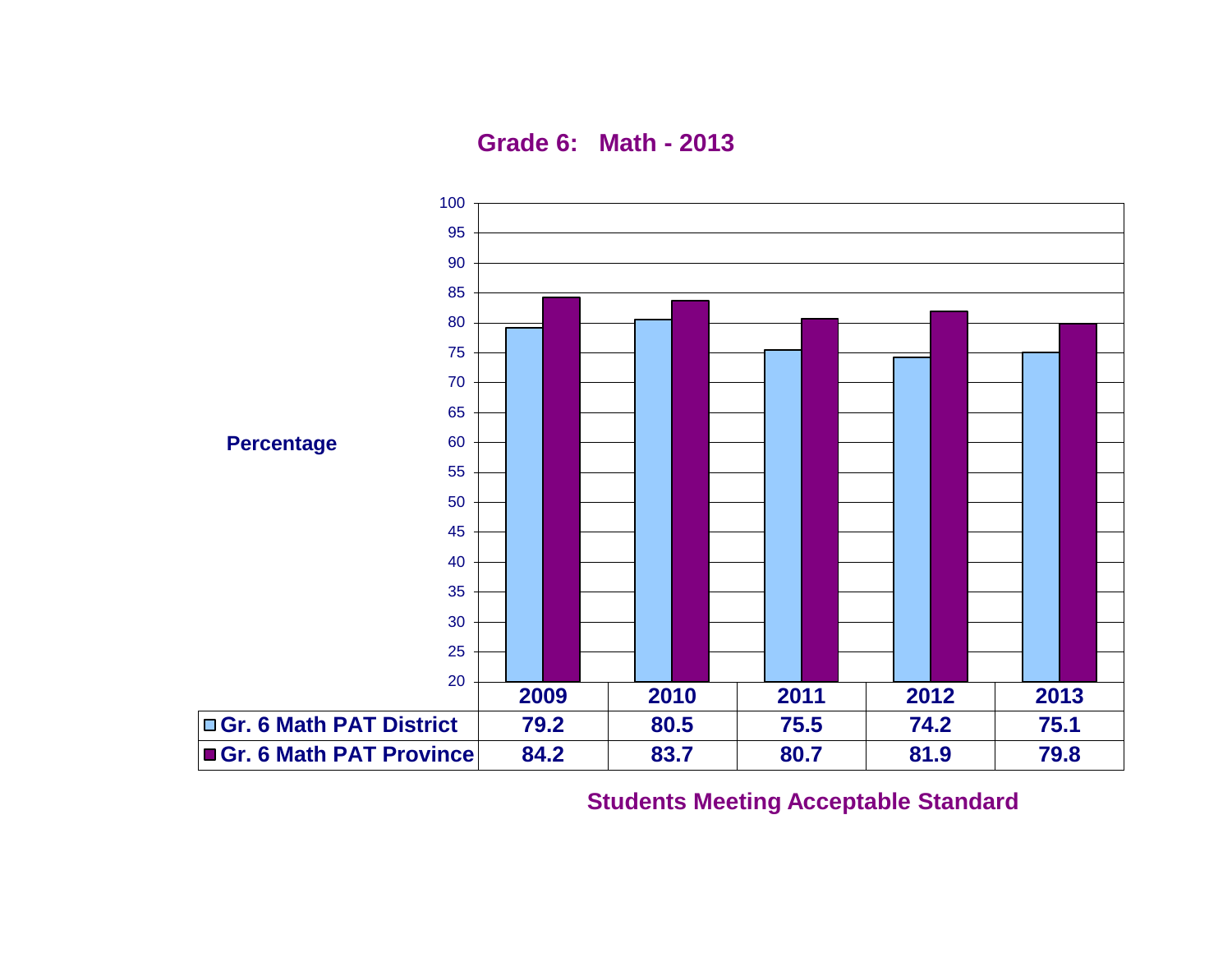**Grade 6: Science - 2013**

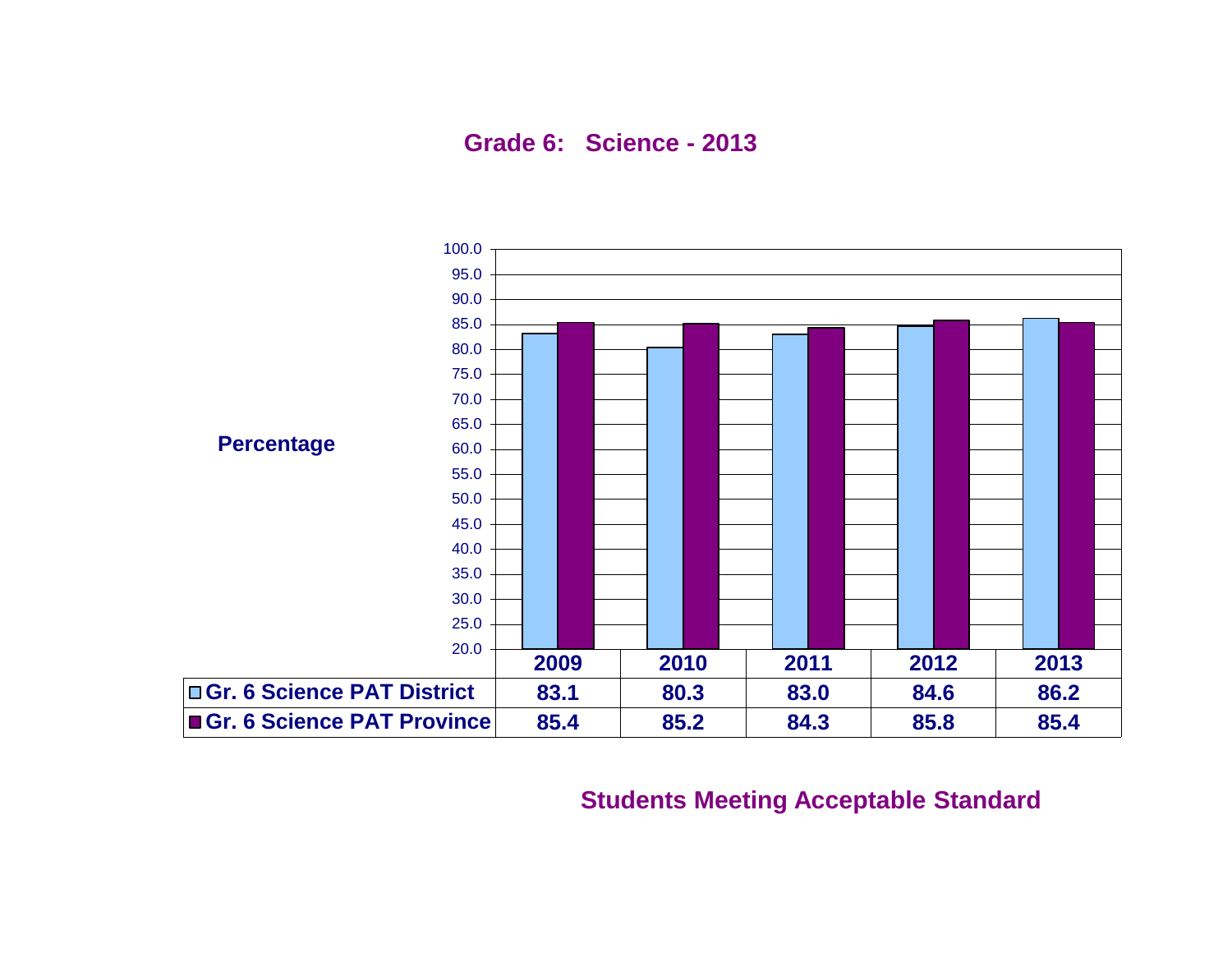**Grade 6: Social Studies - 2013**

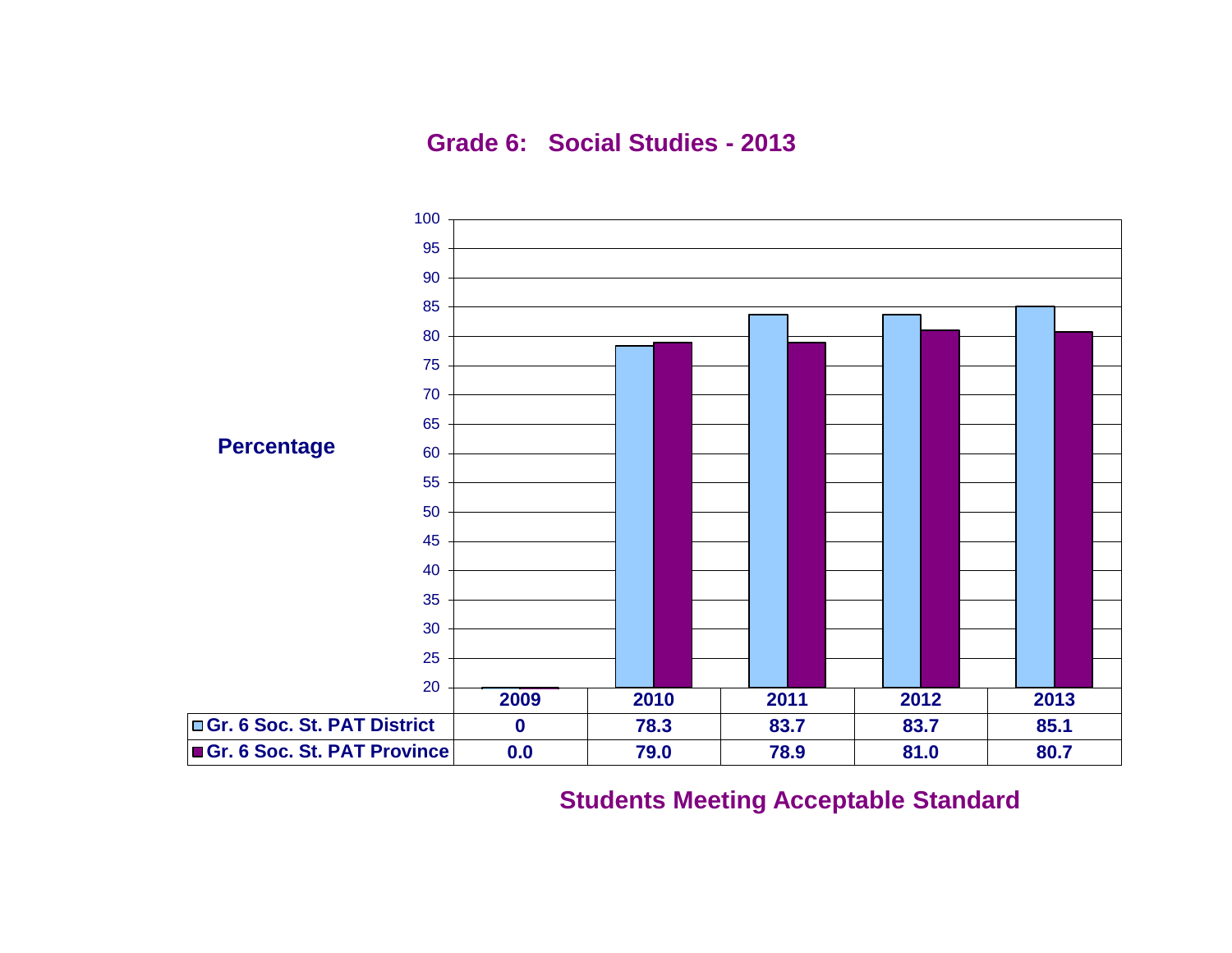#### **Gr. 9 French Immersion Results - 2013**



**District Results (Acceptable Standard)**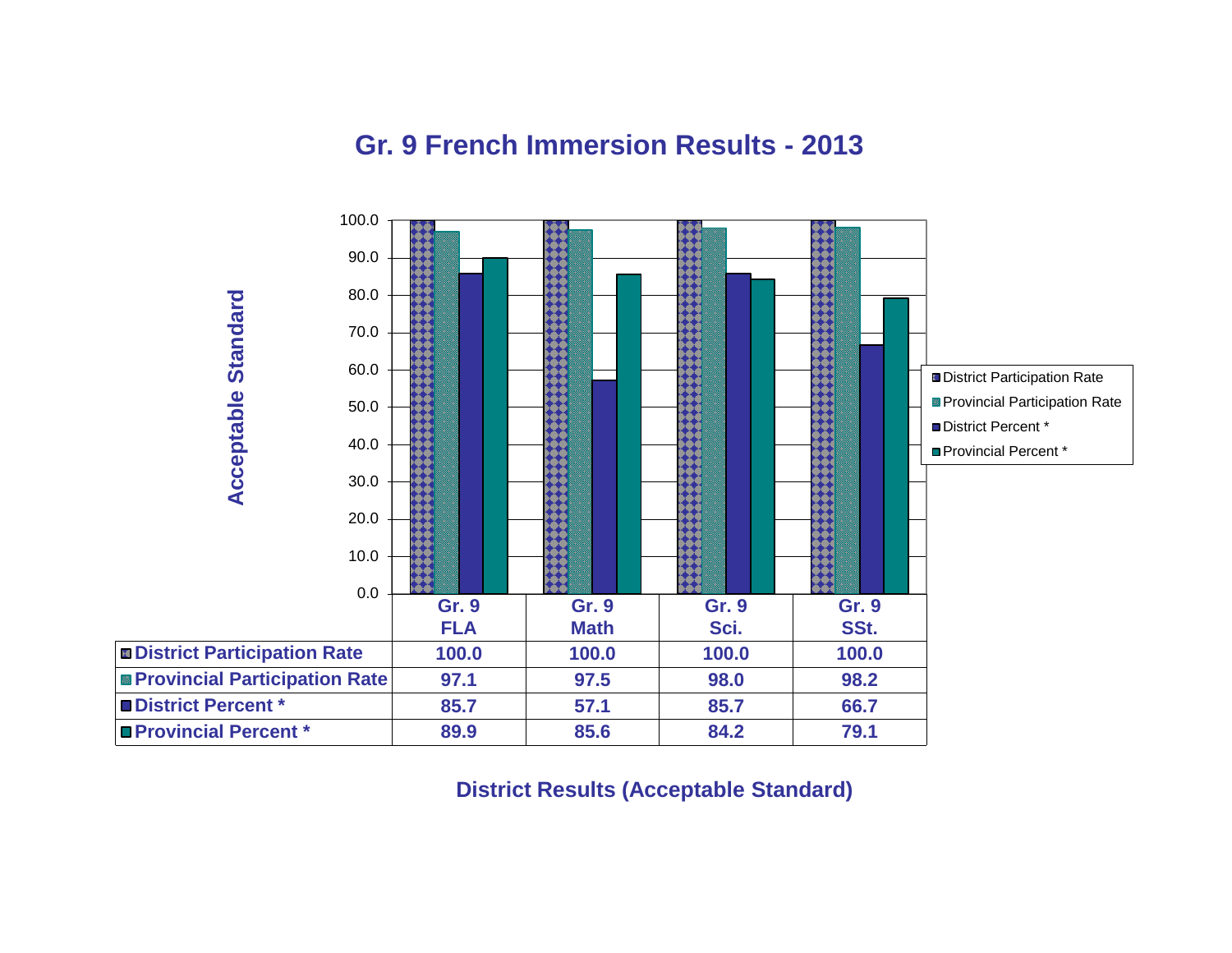**Grade 9: Language Arts - 2013**

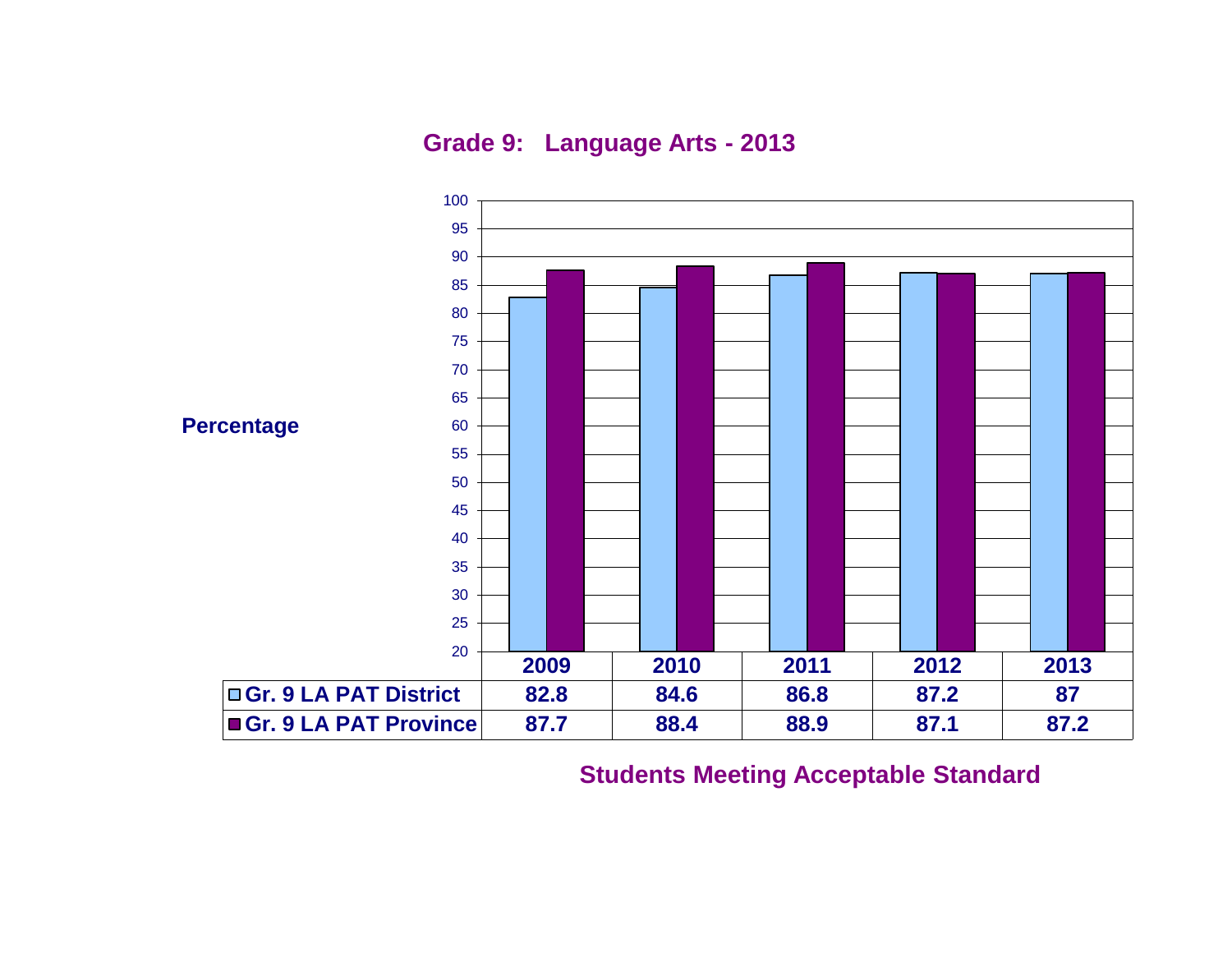**Grade 9: Math - 2013**

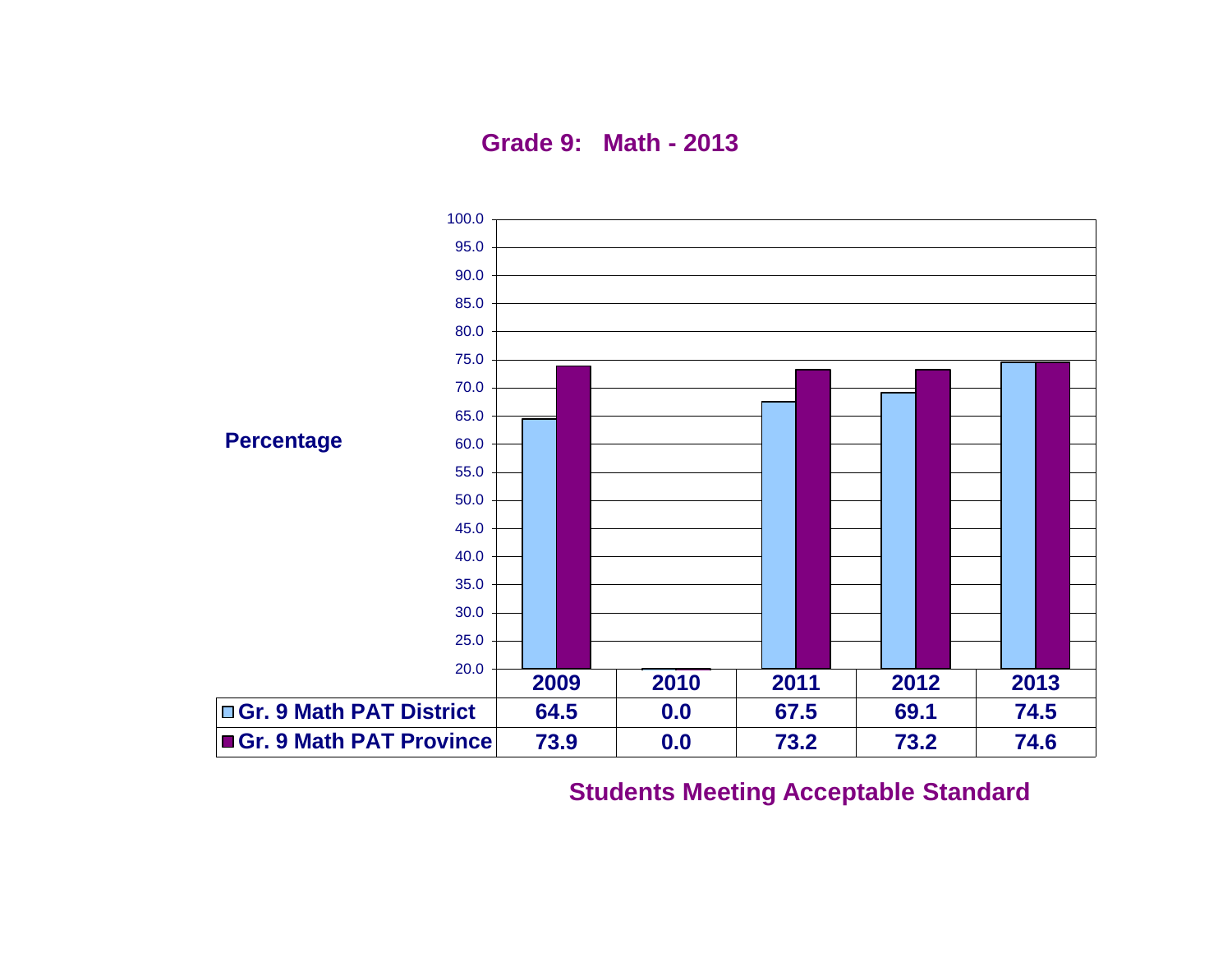**Grade 9: Science - 2013**

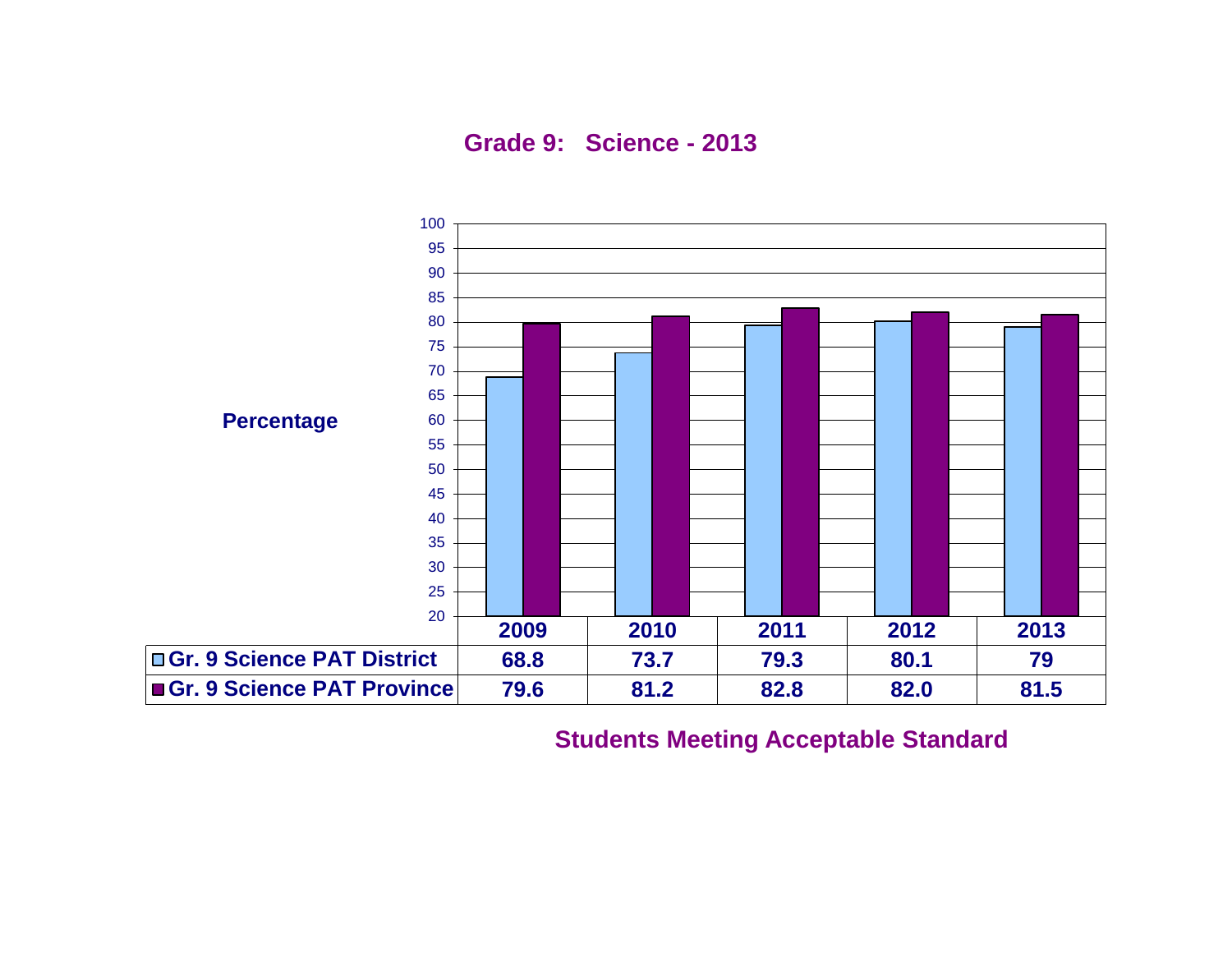**Grade 9: Social Studies - 2013**

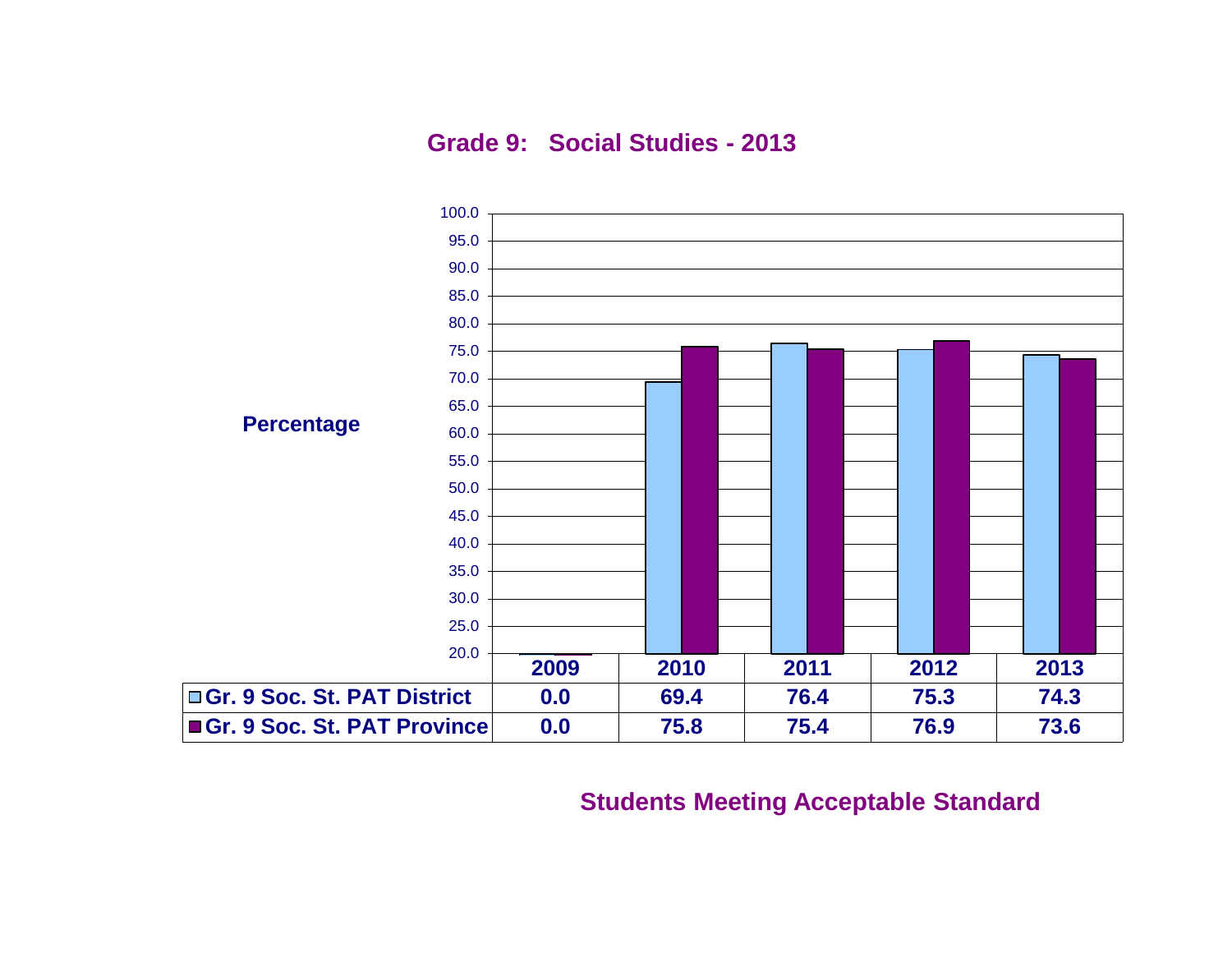

# *Diploma Exam Results*

### *2012-2013*